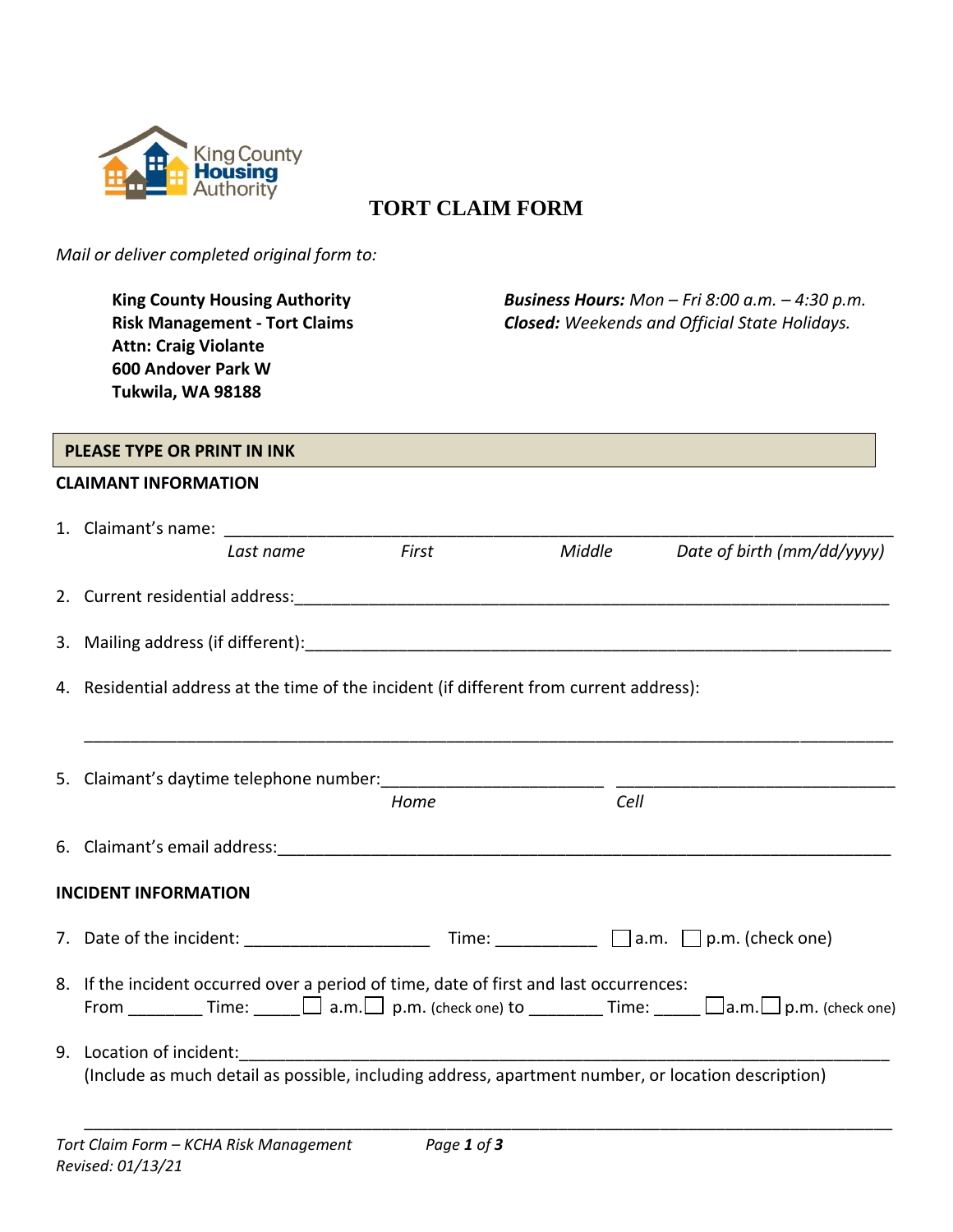|  |  |  |  | 10. Names, addresses, and telephone numbers of all persons involved in or witness to this incident: |
|--|--|--|--|-----------------------------------------------------------------------------------------------------|
|--|--|--|--|-----------------------------------------------------------------------------------------------------|

| 11. Names, address and telephone numbers of all King County Housing Authority employees having<br>knowledge about this incident:                                                                                                                                                                                                       |
|----------------------------------------------------------------------------------------------------------------------------------------------------------------------------------------------------------------------------------------------------------------------------------------------------------------------------------------|
| 12. Names, address and telephone numbers of all individuals not already identified above that have additional<br>knowledge related to this claim regarding liability and/or resulting damages.<br>Please include a brief description as to the nature and extent of each person's knowledge. Attach<br>additional sheets if necessary. |
| 13. Describe the cause of the injury or damages. Explain the extent of property loss or medical, physical or<br>mental injuries. Attach additional sheets if necessary.                                                                                                                                                                |

14. Names, addresses and telephone numbers of treating medical providers or contractors providing repair estimates. Attach copies of all reports and billings.

\_\_\_\_\_\_\_\_\_\_\_\_\_\_\_\_\_\_\_\_\_\_\_\_\_\_\_\_\_\_\_\_\_\_\_\_\_\_\_\_\_\_\_\_\_\_\_\_\_\_\_\_\_\_\_\_\_\_\_\_\_\_\_\_\_\_\_\_\_\_\_\_\_\_\_\_\_\_\_\_\_\_\_\_\_\_\_

\_\_\_\_\_\_\_\_\_\_\_\_\_\_\_\_\_\_\_\_\_\_\_\_\_\_\_\_\_\_\_\_\_\_\_\_\_\_\_\_\_\_\_\_\_\_\_\_\_\_\_\_\_\_\_\_\_\_\_\_\_\_\_\_\_\_\_\_\_\_\_\_\_\_\_\_\_\_\_\_\_\_\_\_\_\_\_

\_\_\_\_\_\_\_\_\_\_\_\_\_\_\_\_\_\_\_\_\_\_\_\_\_\_\_\_\_\_\_\_\_\_\_\_\_\_\_\_\_\_\_\_\_\_\_\_\_\_\_\_\_\_\_\_\_\_\_\_\_\_\_\_\_\_\_\_\_\_\_\_\_\_\_\_\_\_\_\_\_\_\_\_\_\_\_

\_\_\_\_\_\_\_\_\_\_\_\_\_\_\_\_\_\_\_\_\_\_\_\_\_\_\_\_\_\_\_\_\_\_\_\_\_\_\_\_\_\_\_\_\_\_\_\_\_\_\_\_\_\_\_\_\_\_\_\_\_\_\_\_\_\_\_\_\_\_\_\_\_\_\_\_\_\_\_\_\_\_\_\_\_\_\_

\_\_\_\_\_\_\_\_\_\_\_\_\_\_\_\_\_\_\_\_\_\_\_\_\_\_\_\_\_\_\_\_\_\_\_\_\_\_\_\_\_\_\_\_\_\_\_\_\_\_\_\_\_\_\_\_\_\_\_\_\_\_\_\_\_\_\_\_\_\_\_\_\_\_\_\_\_\_\_\_\_\_\_\_\_\_\_